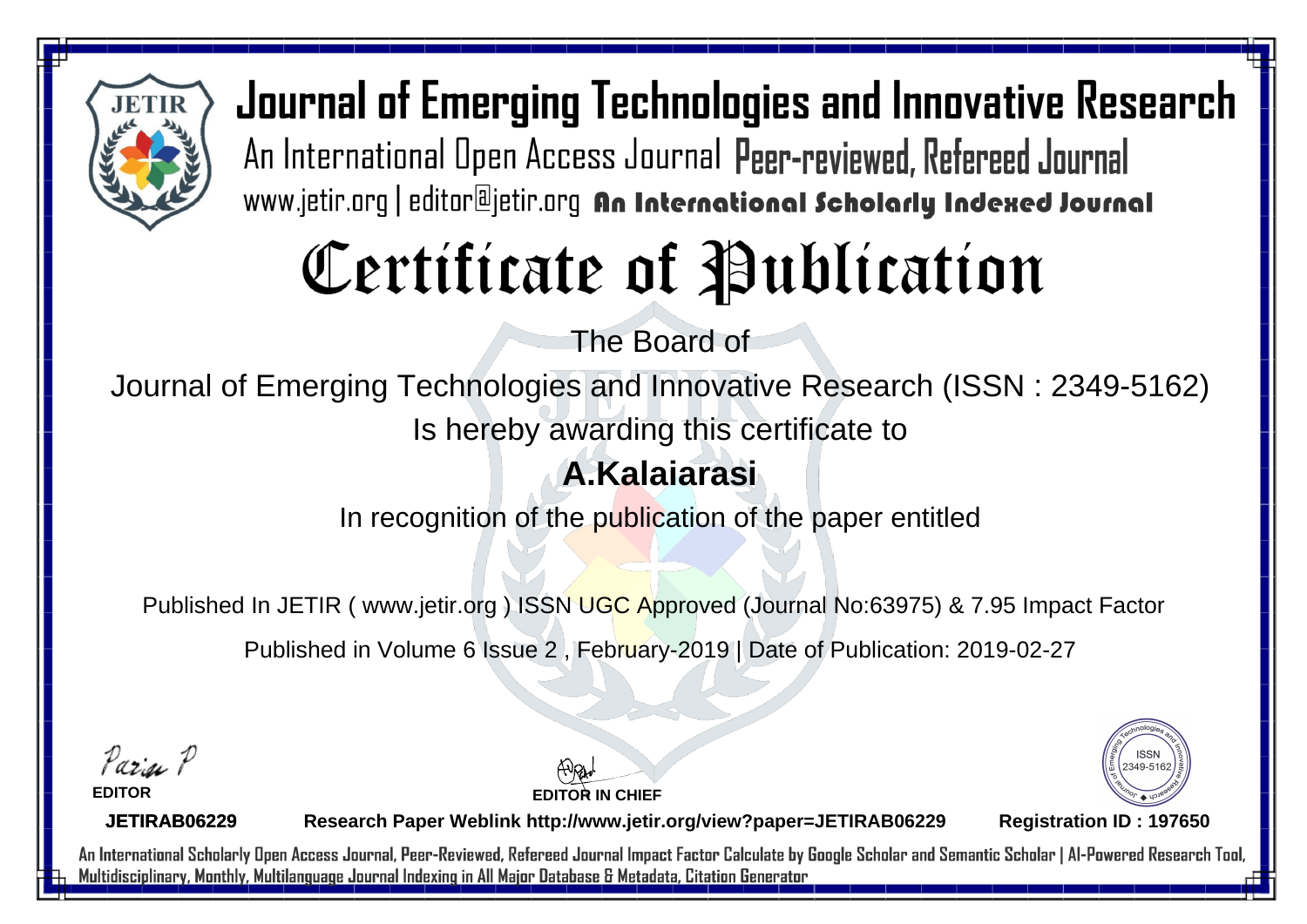

# Certificate of Publication

The Board of

Journal of Emerging Technologies and Innovative Research (ISSN : 2349-5162)

Is hereby awarding this certificate to

#### **N.Meenakumari**

In recognition of the publication of the paper entitled

Published In JETIR ( www.jetir.org ) ISSN UGC Approved (Journal No: 63975) & 7.95 Impact Factor

Published in Volume 6 Issue 2 , February-2019 | Date of Publication: 2019-02-27

Parin P

**EDITOR**

**EDITOR IN CHIEF**



**JETIRAB06229**

**Research Paper Weblink http://www.jetir.org/view?paper=JETIRAB06229 Registration ID : 197650**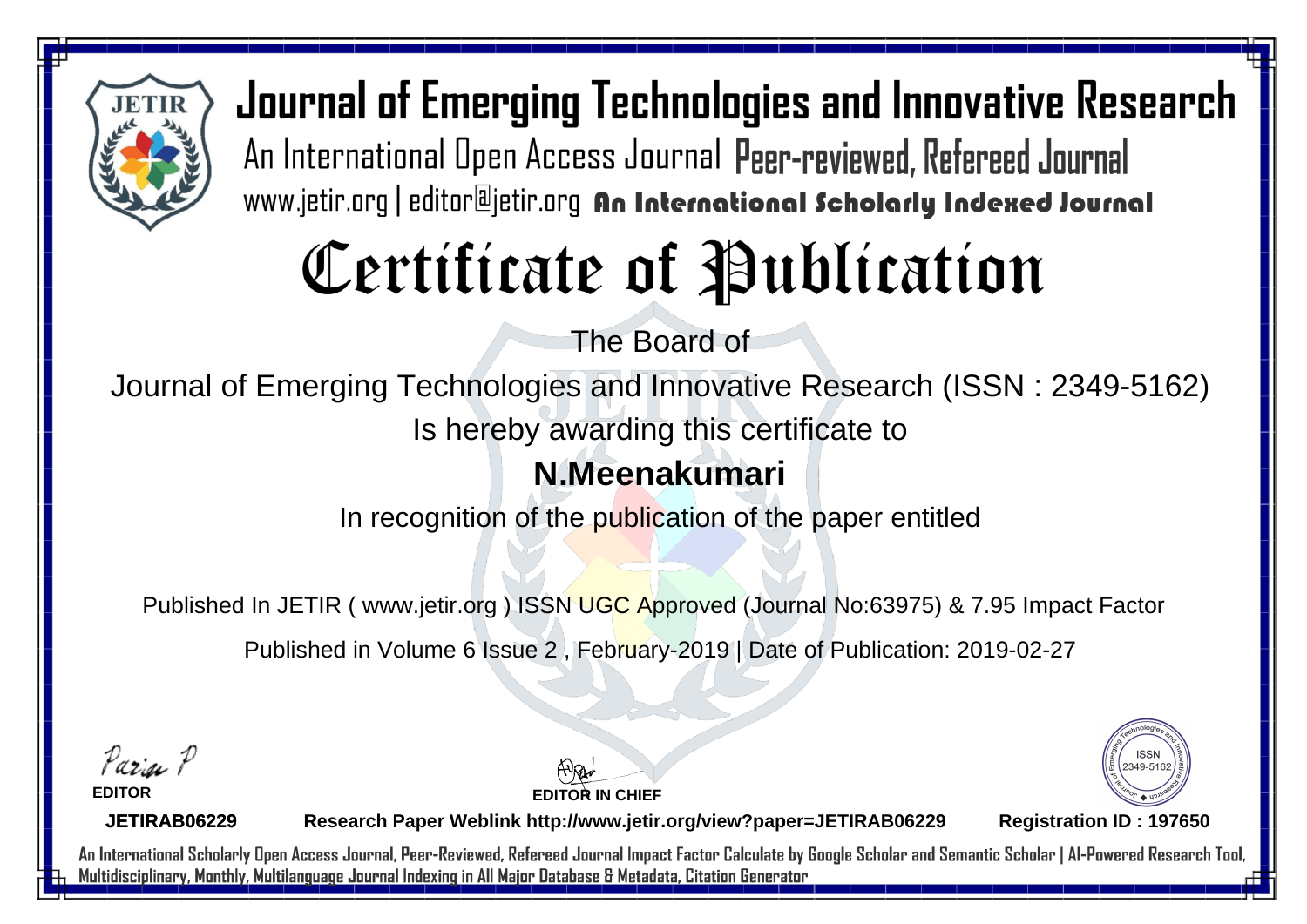

# Certificate of Publication

The Board of

Journal of Emerging Technologies and Innovative Research (ISSN : 2349-5162)

Is hereby awarding this certificate to

#### **M.Navaneetha Krishnan**

In recognition of the publication of the paper entitled

Published In JETIR ( www.jetir.org ) ISSN UGC Approved (Journal No: 63975) & 7.95 Impact Factor

Published in Volume 6 Issue 2 , February-2019 | Date of Publication: 2019-02-27

Parin P

**EDITOR**

**EDITOR IN CHIEF**



**JETIRAB06229**

**Research Paper Weblink http://www.jetir.org/view?paper=JETIRAB06229 Registration ID : 197650**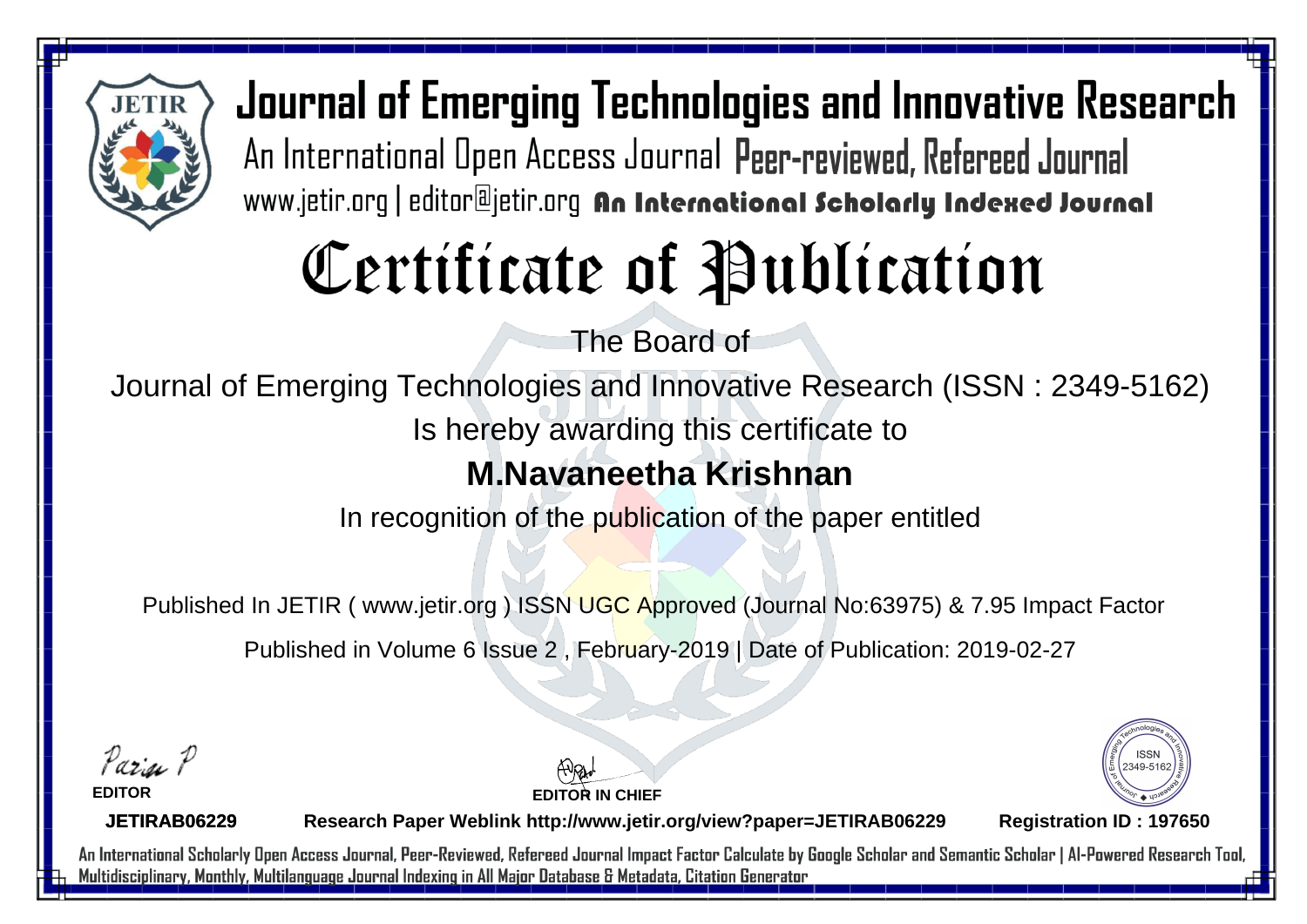

# Certificate of Publication

The Board of

Journal of Emerging Technologies and Innovative Research (ISSN : 2349-5162) Is hereby awarding this certificate to

In recognition of the publication of the paper entitled

#### **Interval Valued Fuzzy weak hyper bi-Î**"-ideals in Î"-hypernear-rings

Published In JETIR ( www.jetir.org ) ISSN UGC Approved (Journal No: 63975) & 7.95 Impact Factor

Published in Volume 6 Issue 2 , February-2019 | Date of Publication: 2019-02-27

Parin P

**EDITOR**

**EDITOR IN CHIEF**



**JETIRAB06229**

**Research Paper Weblink http://www.jetir.org/view?paper=JETIRAB06229 Registration ID : 197650**